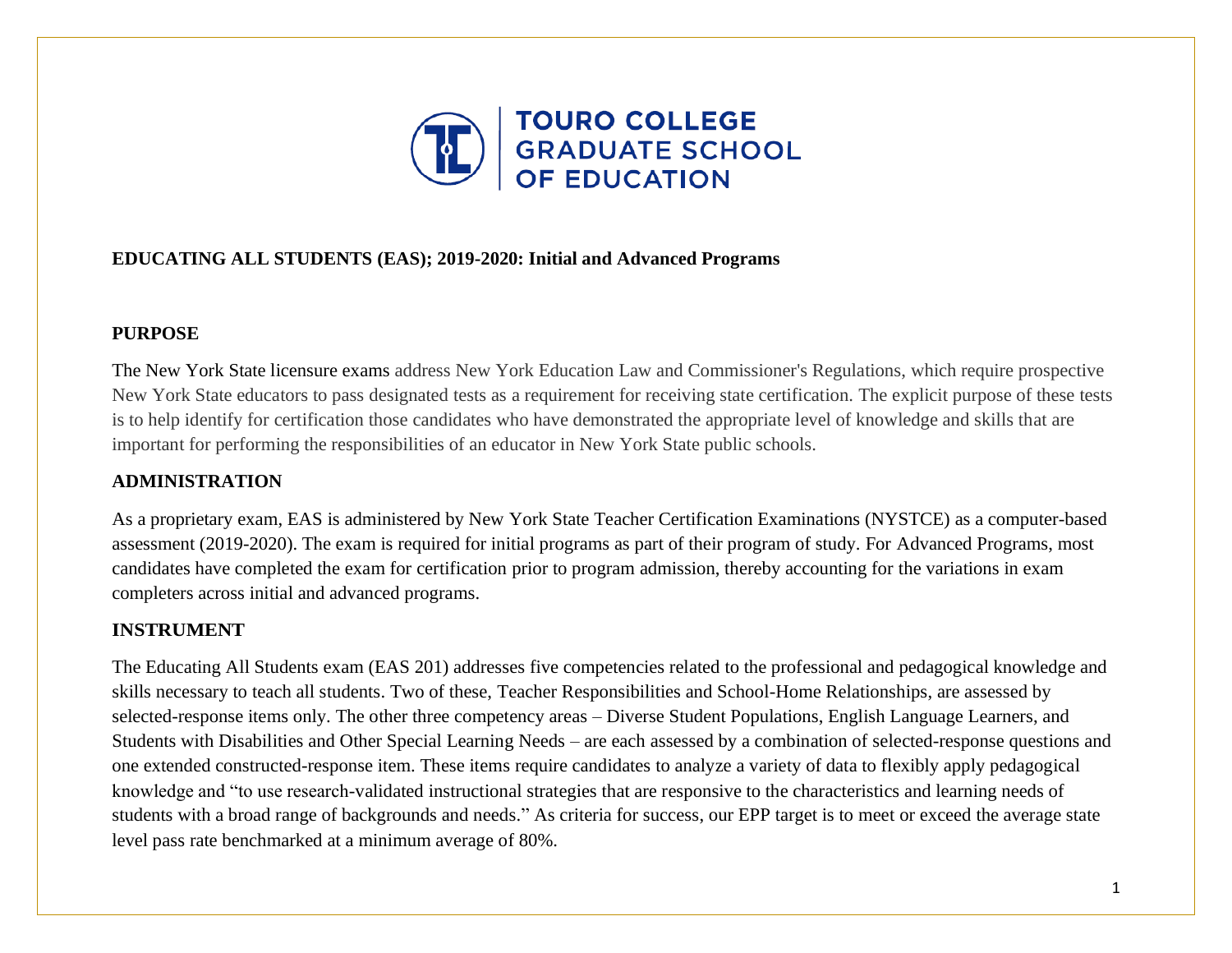Exam competencies are aligned with CAEP, InTASC, College and Career Readiness standards, and professional standards for respective disciplines. Competencies also tagged to the Touro Candidate Learning Outcomes (CLOs) and indicators for Equity and Access.

### **RELIABILITY AND VALIDITY**

The New York State Teacher Certification Examinations (NYSTCE) were validated in accordance with professionally accepted procedures for the validation of certification tests and was monitored by the New York State Education Department. Reliability is determined through repeated administrations of each exam. Estimates for reliability for all NYSTCE tests are typically in the range of 0.95 to 0.98. [\(http://www.nystce.nesinc.com/content/docs/NYSTCE\\_Validation\\_Reliability.pdf\)](http://www.nystce.nesinc.com/content/docs/NYSTCE_Validation_Reliability.pdf)

### **ANALYSIS**

#### **EPP**

The pass rates were higher than the State minimum target of 80% across all programs delivered in Brooklyn and Bay Shore. For Manhattan-based program, Teaching Early Childhood Education Students with Disabilities B-Gr2 demonstrated a lower pass rate of 78% for 2019-2020. At the advanced level, there were no results for the 2019-20 administration. Note, ODW = Outside Data Window for reporting each cycle. State comparison data were not available at the time of analysis.

### **Early Childhood/Special Education B-2 (I).**

The Manhattan campus program pass-rate was 78%, the Brooklyn campus pass-rate was 88% and Bay Shore campus program was 100%

### **Childhood Education/Special Education 1-6 (I).**

The Manhattan campus program pass-rate was 95%, the Brooklyn campus pass-rate was 85% and Bay Shore campus program was 100%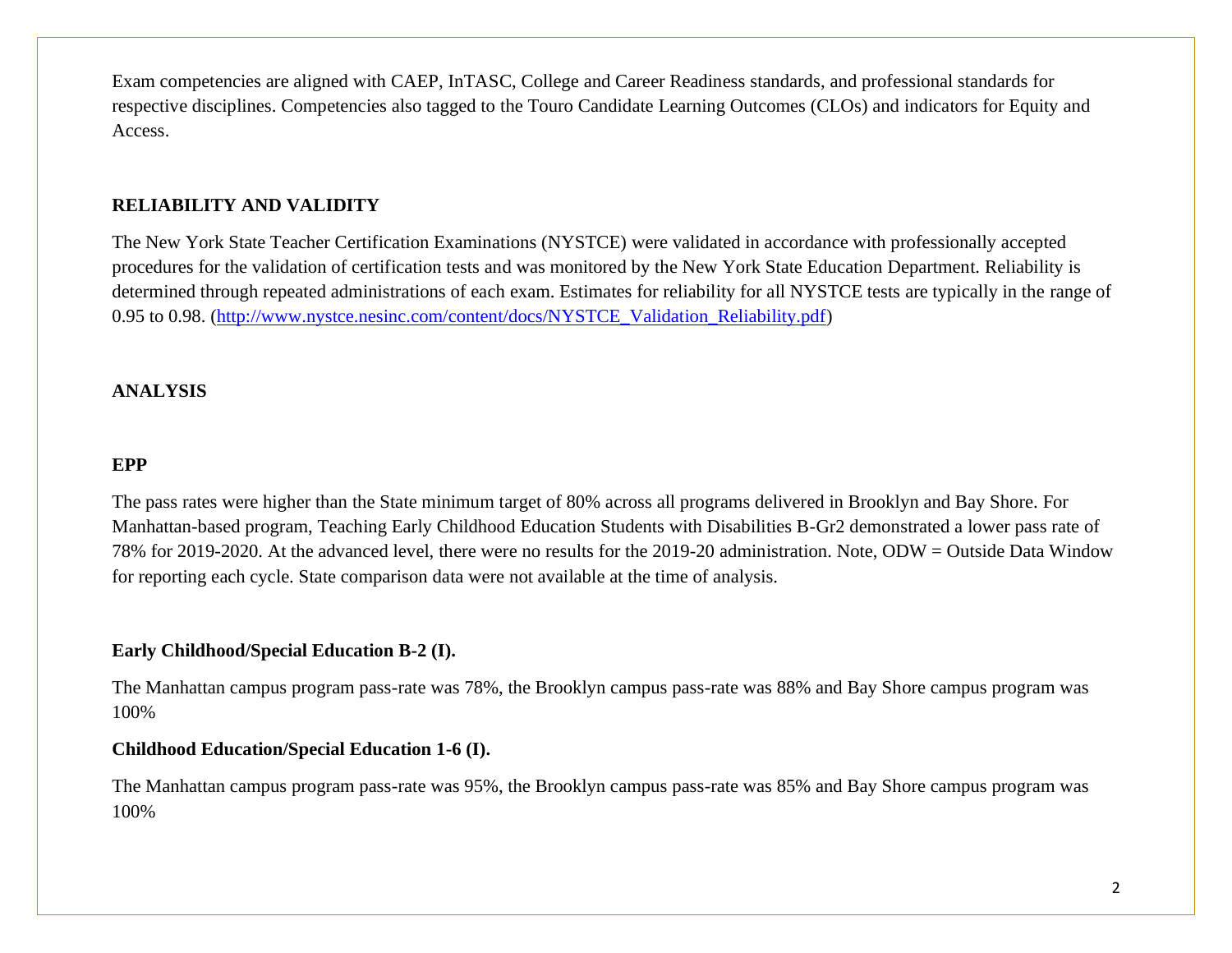#### **Special Education 7-12 (I).**

The Manhattan campus program pass-rate was 100%, the Brooklyn campus pass-rate was 93% and Bay Shore campus program was 100%

#### **Mathematics (I).**

The Manhattan campus program pass-rate was 80%.

## **PROPOSED ACTIONS FOR PROGRAM IMPROVEMENT**

**EPP.** To improve and sustain scores at or above an overall 80% pass rate, each program will organize coursework according to a developmental sequence. In redesign of the roadmap, candidates will be advised a specific academic term in which to take the EAS workshop and Exam.

**Early Childhood/Special Education B-2 (I).** The Target for improvement is to increase the pass rate at the Manhattan site from 78% to 80% or higher. We will encourage all candidates to enroll in the EAS preparation course prior to taking the exam. All instructors teaching courses leading to Field Experience/Practicum will receive Professional Development in the specific content areas of the EAS.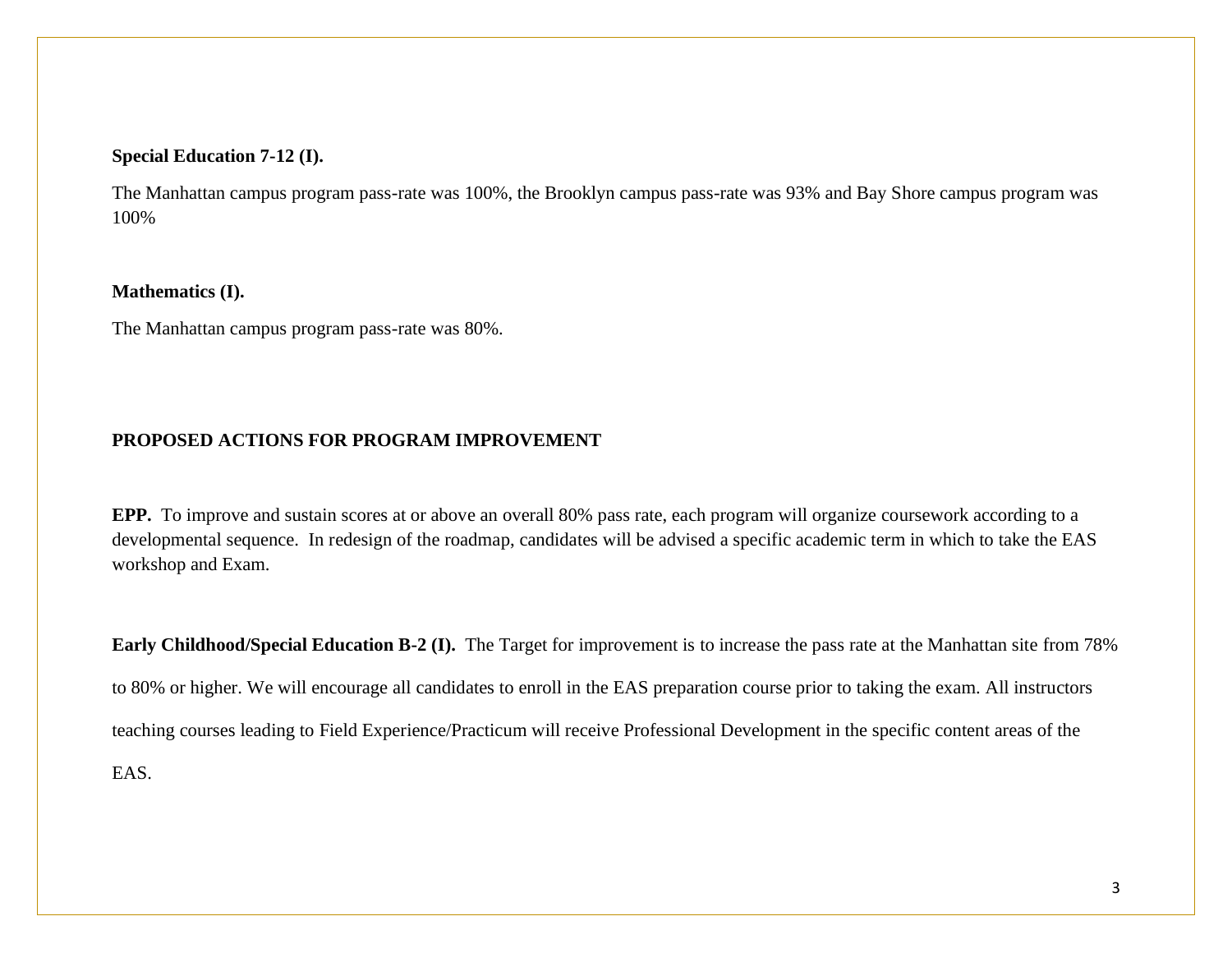**Childhood Education/Special Education 1-6 (I).** The target for improvement is to maintain a pass rate of 85% or higher across all program sites. In redesign of the roadmap, candidates will be advised a specific academic term in which to take the EAS workshop. For the program curricular enrichment, specific content modules addressing teaching and learning of culturally diverse student populations will be included in methods and clinical courses.

**Special Education 7-12 (I).** The target for improvement is to maintain a pass rate of 90% or higher. In redesign of the roadmap, candidates will be advised a specific academic term in which to take the EAS workshop.

**Mathematics (I).** The target for improvement is to maintain a pass rate of 82% or higher. In redesign of the roadmap, candidates will be advised a specific academic term in which to take the EAS workshop.

### **Undergraduate Program (I).**

The target for improvement is to increase the number of candidates taking the EAS to 10% of enrolled candidates taking the exam. Candidates will be advised to enroll in EAS workshops in their final semester before Program completion.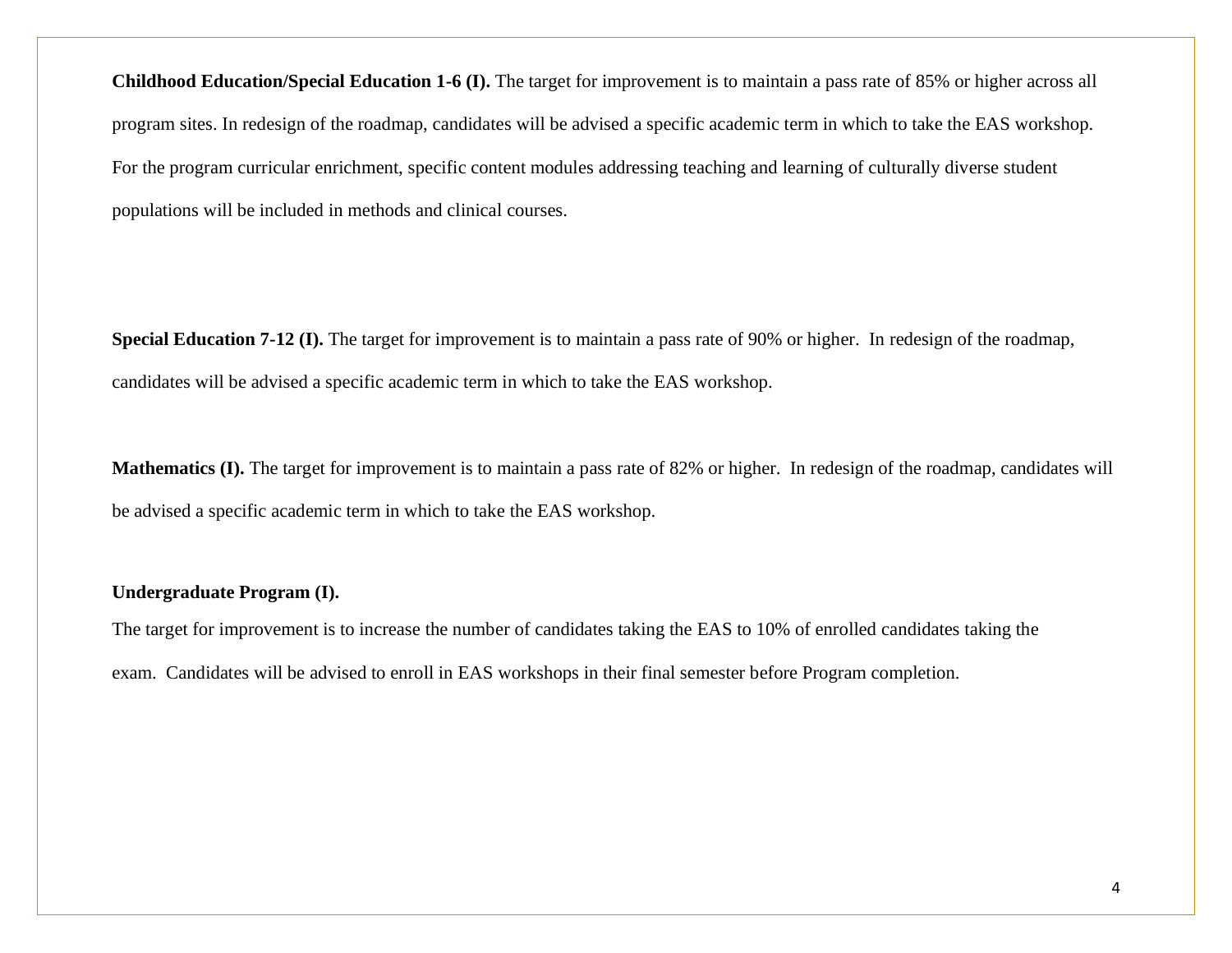#### **DATA Reports**

| <b>EAS DATA</b>                      |         |      |                          |              |
|--------------------------------------|---------|------|--------------------------|--------------|
|                                      | 2019-20 |      |                          |              |
| <b>MANHATTAN</b>                     | Pass    | Fail | <b>ODW</b>               | <b>TOTAL</b> |
| <b>Initial</b>                       |         |      |                          |              |
| <b>Bilingual General Education</b>   |         |      |                          |              |
| <b>Biology Education-Grades 7-12</b> |         |      |                          |              |
| Chidhd Ed Tch Std W Dis Gr 1-6       | 59      | 3    |                          | 62           |
| <b>Mathematics Education</b>         | 4       | 1    |                          | 5            |
| Tch Erl Chl Ed Std W Dis B-Gr2       | 62      | 15   | $\overline{\mathcal{L}}$ | 79           |
| Tch Mid Child Std W Dis Gr 5-9       |         |      |                          | 0            |
| Tch SWD Generalist Gr 7-12           | 8       |      |                          | 8            |
| <b>Advanced</b>                      |         |      |                          |              |
| Engl to Speakers of Other Lang       |         |      |                          | 0            |
| Instructional Technology             |         |      |                          | 0            |
| Schl Build&Ditrt Ledr Dual Cer       |         |      |                          | O            |
| <b>Grand Total</b>                   | 133     | 19   | $\overline{\phantom{a}}$ | 154          |
|                                      |         |      |                          |              |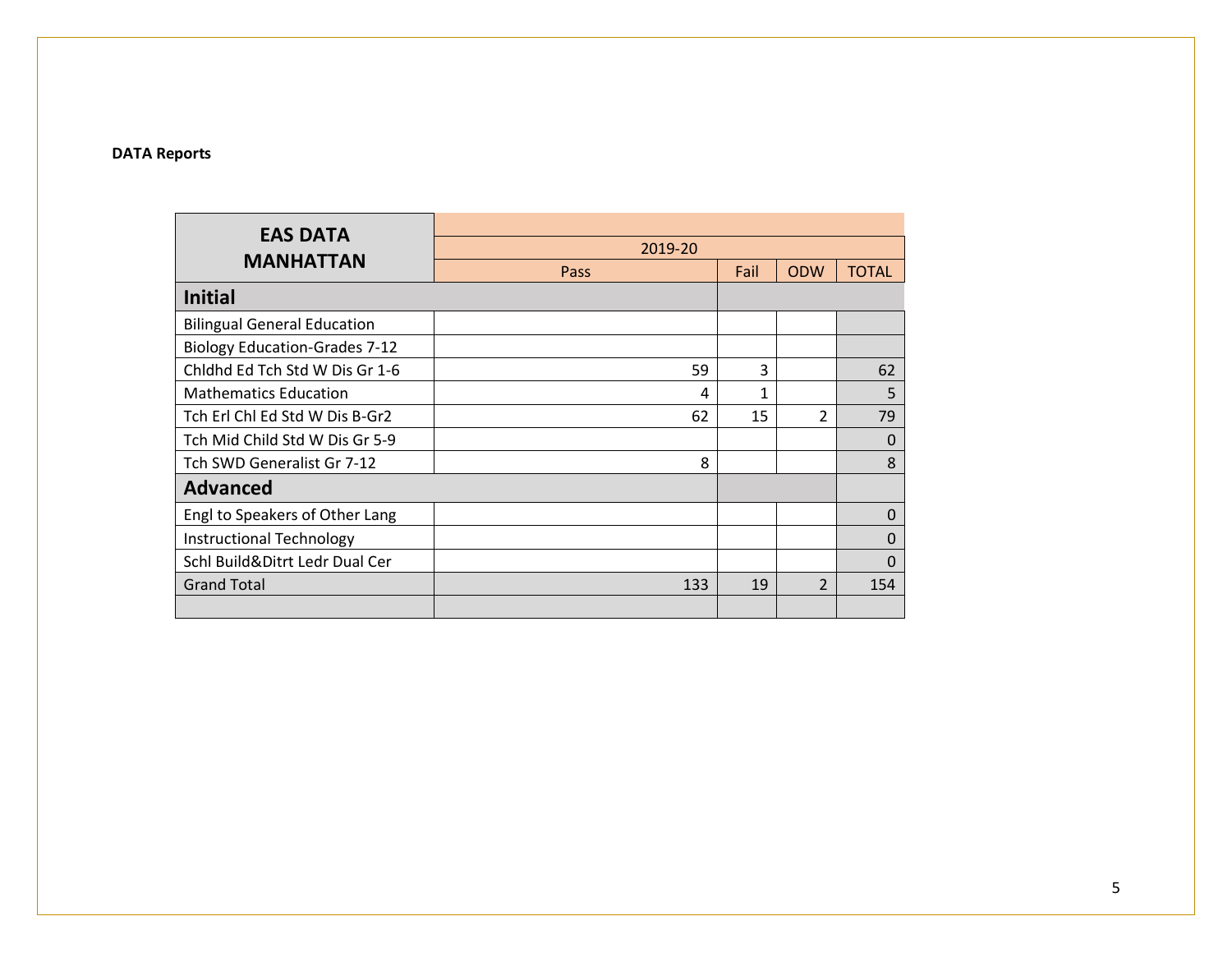| <b>EAS DATA</b>                      |         |              |                |              |
|--------------------------------------|---------|--------------|----------------|--------------|
|                                      | 2019-20 |              |                |              |
| <b>BROOKLYN</b>                      | Pass    | Fail         | <b>ODW</b>     | <b>TOTAL</b> |
| <b>Initial</b>                       |         |              |                |              |
| <b>Bilingual General Education</b>   |         |              |                |              |
| <b>Biology Education-Grades 7-12</b> |         |              |                |              |
| Chidhd Ed Tch Std W Dis Gr 1-6       | 41      | 5            | $\overline{2}$ | 48           |
| <b>Mathematics Education</b>         |         |              |                |              |
| Tch Erl Chl Ed Std W Dis B-Gr2       | 79      | 11           |                | 90           |
| Tch Mid Child Std W Dis Gr 5-9       |         |              |                |              |
| Tch SWD Generalist Gr 7-12           | 25      | $\mathbf{1}$ | $\mathbf{1}$   | 27           |
| Undergraduate                        |         |              |                |              |
| <b>Advanced</b>                      |         |              |                |              |
| Engl to Speakers of Other Lang       |         |              |                |              |
| Instructional Technology             |         |              |                |              |
| Schl Build&Ditrt Ledr Dual Cer       |         |              |                |              |
| <b>Grand Total</b>                   | 145     | 17           | 3              | 165          |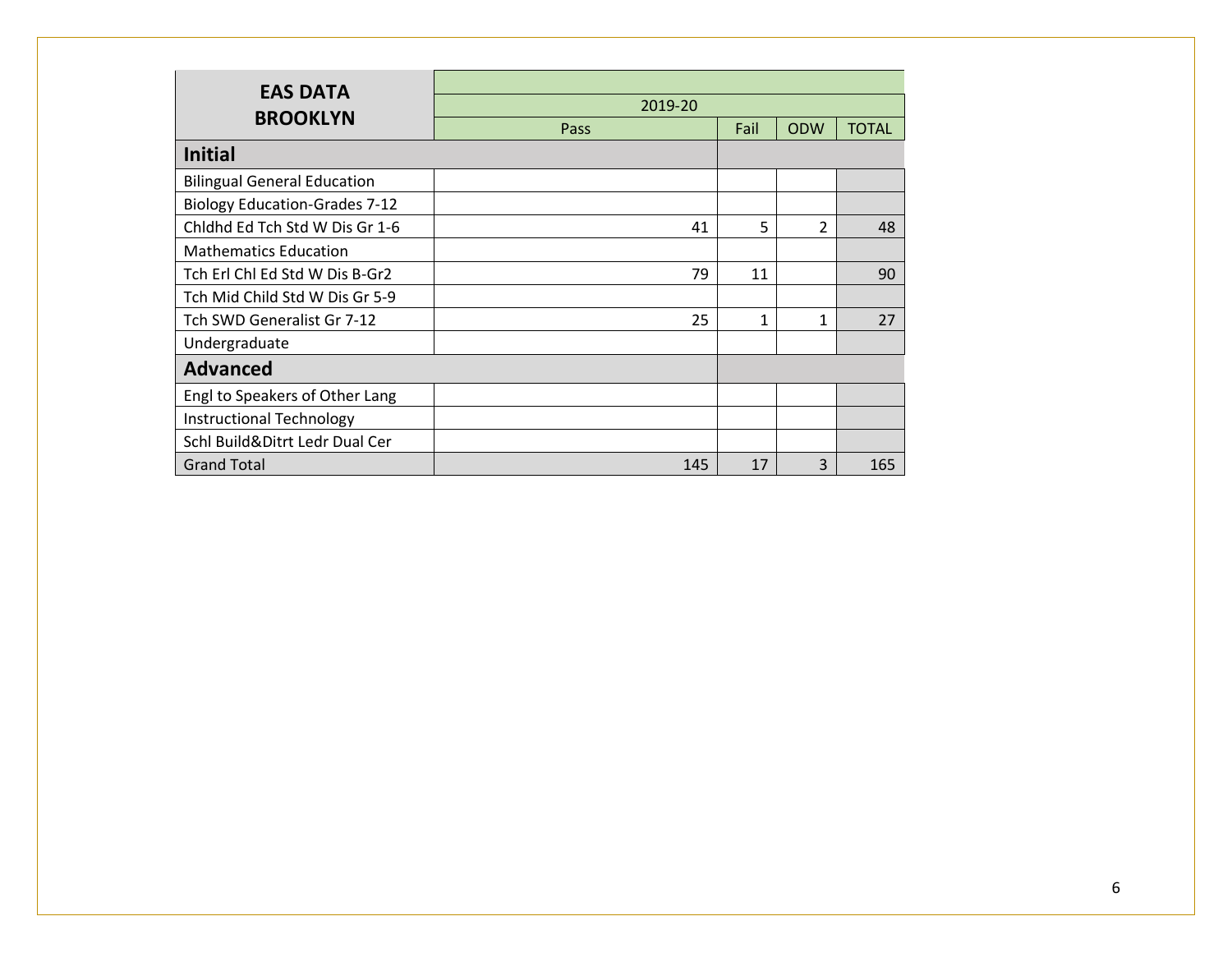| <b>EAS DATA</b>                      |         |      |            |              |
|--------------------------------------|---------|------|------------|--------------|
|                                      | 2019-20 |      |            |              |
| <b>BAY SHORE</b>                     | Pass    | Fail | <b>ODW</b> | <b>TOTAL</b> |
| <b>Initial</b>                       |         |      |            |              |
| <b>Bilingual General Education</b>   |         |      |            |              |
| <b>Biology Education-Grades 7-12</b> |         |      |            |              |
| Chidhd Ed Tch Std W Dis Gr 1-6       | 30      |      |            | 30           |
| <b>Mathematics Education</b>         |         |      |            |              |
| Tch Erl Chl Ed Std W Dis B-Gr2       | 11      |      |            | 11           |
| Tch Mid Child Std W Dis Gr 5-9       |         |      |            |              |
| Tch SWD Generalist Gr 7-12           | 8       |      |            | 8            |
| <b>Advanced</b>                      |         |      |            |              |
| Engl to Speakers of Other Lang       |         |      |            |              |
| Instructional Technology             |         |      |            |              |
| Schl Build&Ditrt Ledr Dual Cer       |         |      |            |              |
| <b>Grand Total</b>                   | 49      |      |            | 49           |

| <b>EAS DATA</b>                      |         |      |            |              |
|--------------------------------------|---------|------|------------|--------------|
|                                      | 2019-20 |      |            |              |
| <b>MANHATTAN</b>                     | Pass    | Fail | <b>ODW</b> | <b>TOTAL</b> |
| <b>Initial</b>                       |         |      |            |              |
| <b>Bilingual General Education</b>   |         |      |            |              |
| <b>Biology Education-Grades 7-12</b> |         |      |            |              |
| Chidhd Ed Tch Std W Dis Gr 1-6       | 95%     | 5%   |            | 100.0%       |
| <b>Mathematics Education</b>         | 80%     | 20%  |            | 100.0%       |
| Tch Erl Chl Ed Std W Dis B-Gr2       | 78%     | 19%  | 3%         | 100.0%       |
| Tch Mid Child Std W Dis Gr 5-9       |         |      |            |              |
| Tch SWD Generalist Gr 7-12           | 100%    |      |            | 100.0%       |
| <b>Advanced</b>                      |         |      |            |              |
| Engl to Speakers of Other Lang       |         |      |            |              |
| <b>Instructional Technology</b>      |         |      |            |              |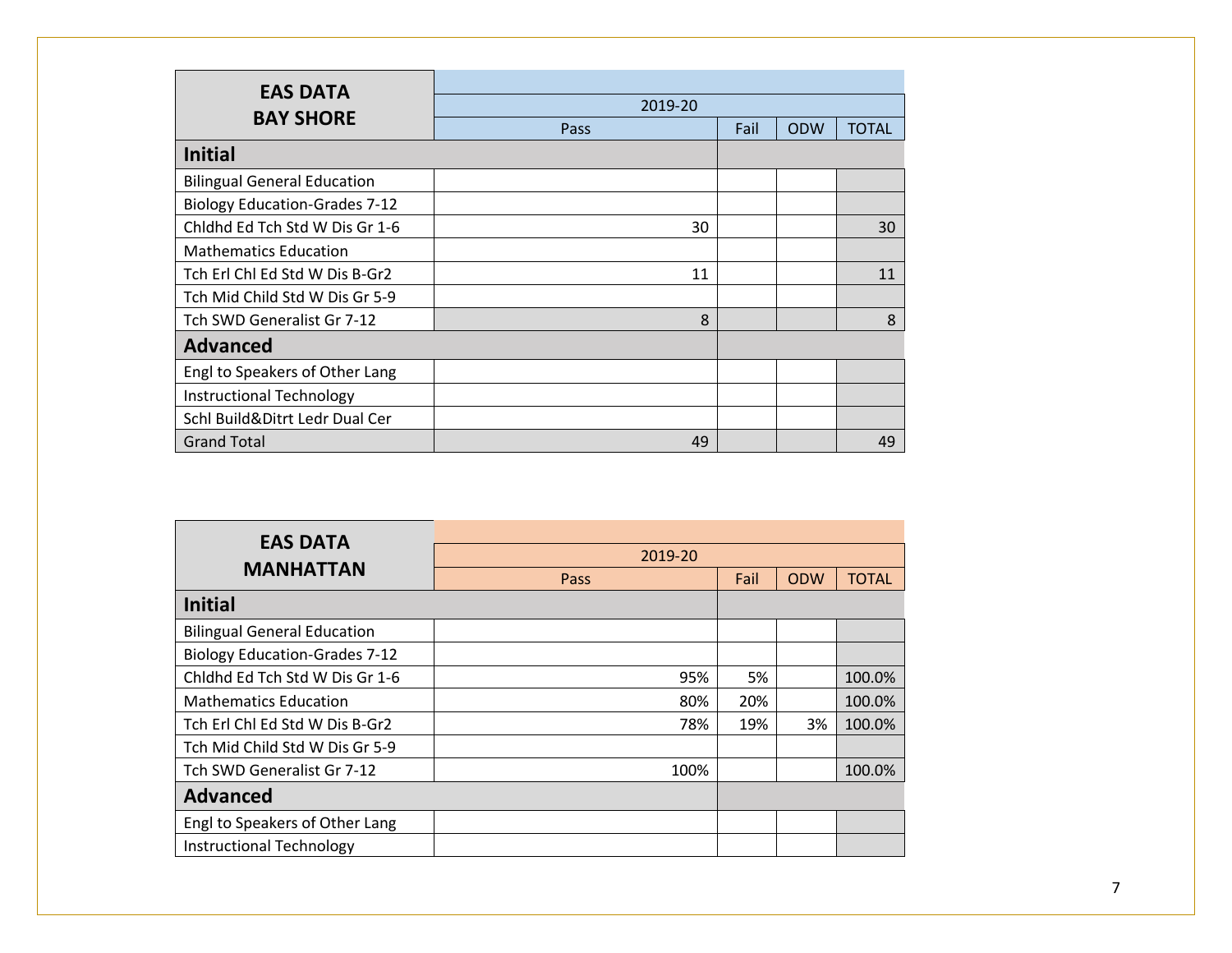| Schl Build&Ditrt Ledr Dual Cer |       |          |      |           |
|--------------------------------|-------|----------|------|-----------|
| <b>Grand Total</b>             | 86.0% | $12.0\%$ | 2.0% | $100.0\%$ |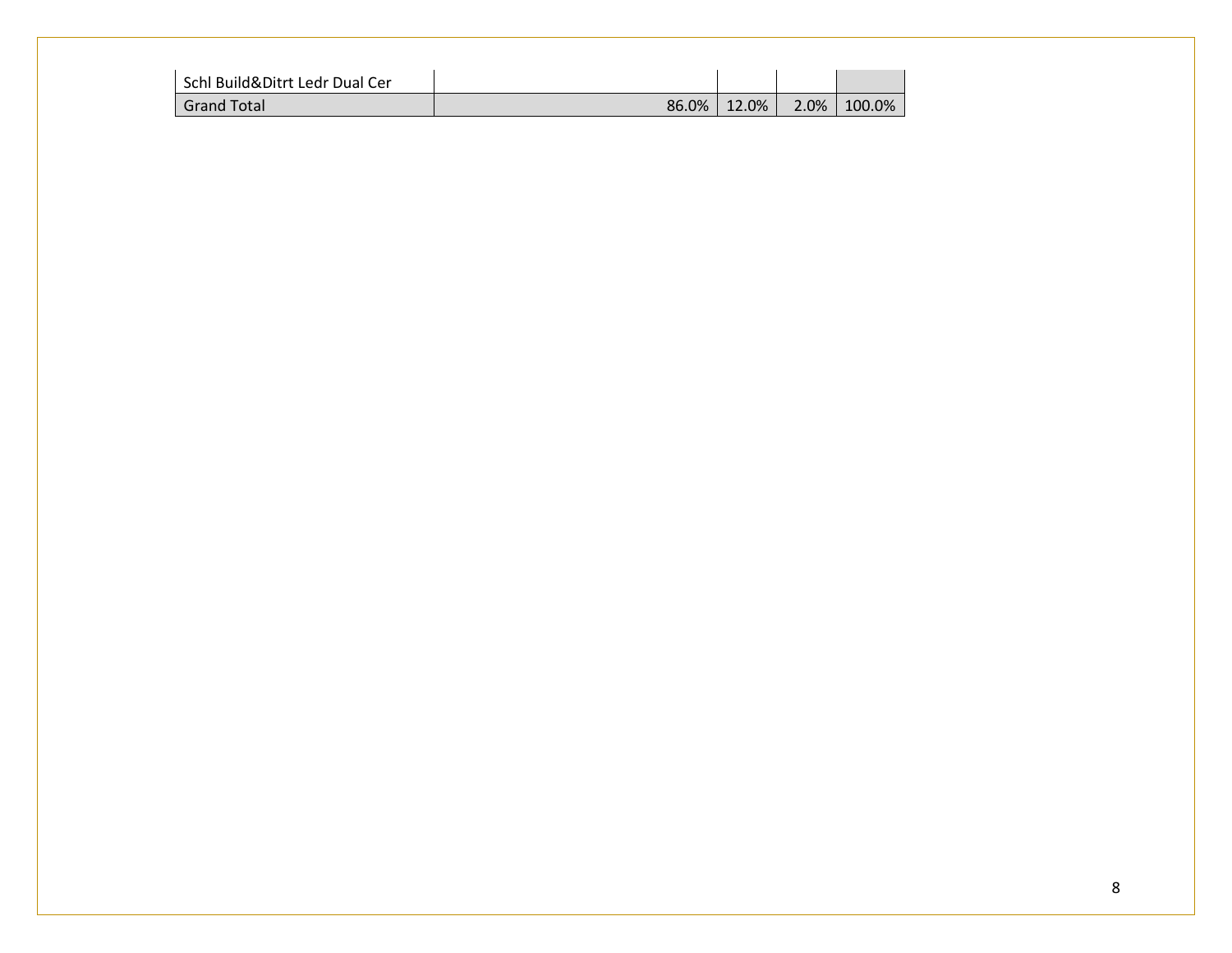| <b>EAS DATA</b>                      |             |       |            |              |
|--------------------------------------|-------------|-------|------------|--------------|
|                                      | 2019-20     |       |            |              |
| <b>BROOKLYN</b>                      | <b>Pass</b> | Fail  | <b>ODW</b> | <b>TOTAL</b> |
| <b>Initial</b>                       |             |       |            |              |
| <b>Bilingual General Education</b>   |             |       |            |              |
| <b>Biology Education-Grades 7-12</b> |             |       |            |              |
| Chidhd Ed Tch Std W Dis Gr 1-6       | 85.0%       | 10.0% | 5%         | 100%         |
| <b>Mathematics Education</b>         |             |       |            |              |
| Tch Erl Chl Ed Std W Dis B-Gr2       | 88.0%       | 12.0% |            | 100%         |
| Tch Mid Child Std W Dis Gr 5-9       |             |       |            |              |
| Tch SWD Generalist Gr 7-12           | 93.0%       | 3.5%  | 3.50%      | 100%         |
| Undergraduate                        |             |       |            |              |
| <b>Advanced</b>                      |             |       |            |              |
| Engl to Speakers of Other Lang       |             |       |            |              |
| <b>Instructional Technology</b>      |             |       |            |              |
| Schl Build&Ditrt Ledr Dual Cer       |             |       |            |              |
| <b>Grand Total</b>                   | 88.0%       | 10.0% | 2.0%       | 100.0%       |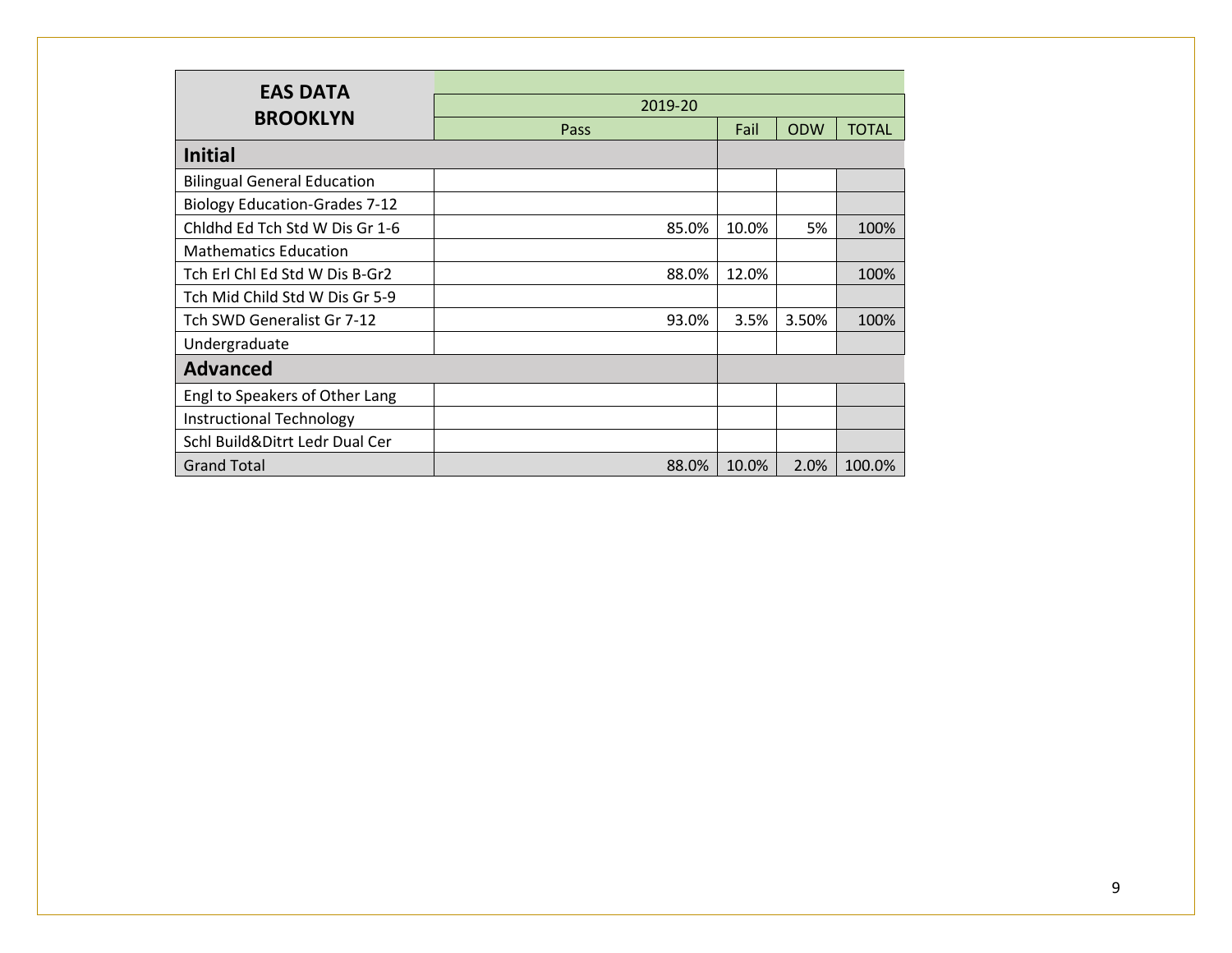| <b>EAS DATA</b>                      | 2019-20 |      |            |              |
|--------------------------------------|---------|------|------------|--------------|
| <b>BAY SHORE</b>                     | Pass    | Fail | <b>ODW</b> | <b>TOTAL</b> |
| <b>Initial</b>                       |         |      |            |              |
| <b>Bilingual General Education</b>   |         |      |            |              |
| <b>Biology Education-Grades 7-12</b> |         |      |            |              |
| Chidhd Ed Tch Std W Dis Gr 1-6       | 100.0%  |      |            | 100%         |
| <b>Mathematics Education</b>         |         |      |            |              |
| Tch Erl Chl Ed Std W Dis B-Gr2       | 100%    |      |            | 100%         |
| Tch Mid Child Std W Dis Gr 5-9       |         |      |            |              |
| Tch SWD Generalist Gr 7-12           | 100%    |      |            | 100%         |
| <b>Advanced</b>                      |         |      |            |              |
| Engl to Speakers of Other Lang       |         |      |            |              |
| Instructional Technology             |         |      |            |              |
| Schl Build&Ditrt Ledr Dual Cer       |         |      |            |              |
| <b>Grand Total</b>                   | 100.0%  |      |            | 100.0%       |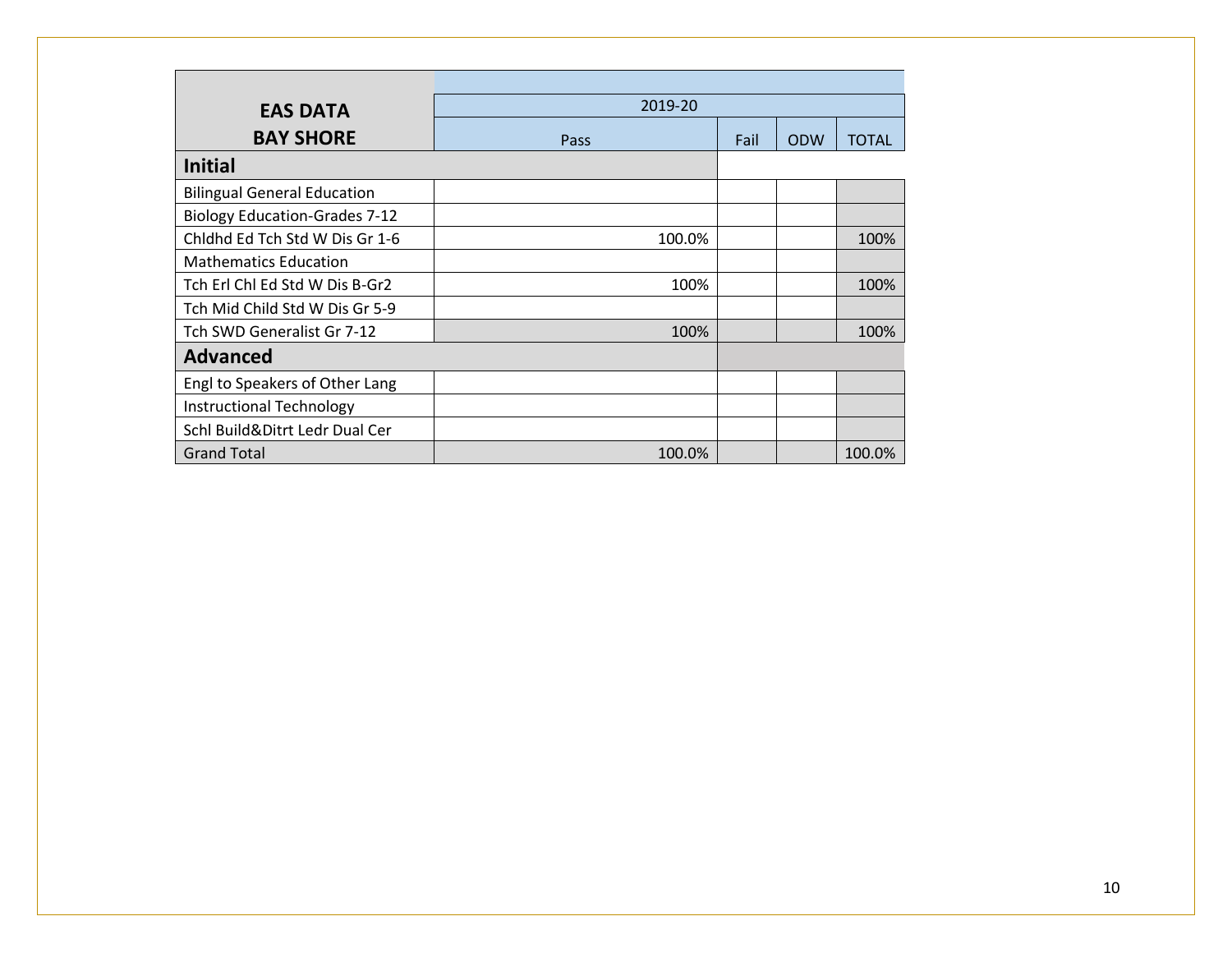# **Educating All Students Standards Alignment**

| <b>Standards</b>                                                                                                                                                                                                                    | <b>EAS</b>                                                                                                                  | <b>Performance Expectations</b>                                                                                                                                                                                                                                                                                                                                                            |
|-------------------------------------------------------------------------------------------------------------------------------------------------------------------------------------------------------------------------------------|-----------------------------------------------------------------------------------------------------------------------------|--------------------------------------------------------------------------------------------------------------------------------------------------------------------------------------------------------------------------------------------------------------------------------------------------------------------------------------------------------------------------------------------|
| InTASC 1, 2, 3<br>CLOs, LC1, LC2, EA LC1<br><b>NYS 1, 4</b><br>CAEP <sub>1</sub><br>PSEL <sub>3</sub>                                                                                                                               | <b>COMPETENCY 0001-</b><br><b>DIVERSE STUDENT</b><br><b>POPULATIONS</b>                                                     | The New York State educator understands the characteristics, strengths,<br>and needs of all student populations and effectively uses knowledge of<br>diversity within the school and the community to address the needs of all<br>students, to create a sense of community among students, and to<br>promote students' appreciation of and respect for all students in their<br>diversity. |
| InTASC 1, 2, 3, 5, 9, 10<br>CLOs RP2, LC1, LC2, DKS3, PCA2, EA<br>RP2, EA DKS1, EA PCA2<br>NYS 1, 3, 4, 6, 7<br>TESOL 1, 2, 3, 5<br>CEC 1, 2, 4<br>PSEL <sub>3</sub><br>CAEP <sub>1</sub><br>College and Career Functional Skills A | <b>COMPETENCY 0002-</b><br><b>ENGLISH LANGUAGE</b><br><b>LEARNERS</b>                                                       | The New York State educator understands the characteristics, strengths,<br>and needs of English Language Learners and effectively uses this<br>knowledge to assist in developing their language and literacy skills and<br>promoting their achievement of learning standards in all content areas.                                                                                         |
| InTASC 4, 6, 9, 10<br>CLO DKS1, PCA2, DLR3<br>NYS 2, 3, 6, 5<br>CAEP <sub>1</sub><br>CEC 1, 2, 4<br><b>ISTE 1</b><br>PSEL <sub>3</sub><br>College and Career Cognitive Skills D,<br>E; Functional Skills E                          | <b>COMPETENCY 0003-</b><br><b>STUDENTS WITH</b><br><b>DISABILITIES AND OTHER</b><br><b>SPECIAL LEARNING</b><br><b>NEEDS</b> | The New York State educator understands the characteristics, strengths,<br>and needs of students with disabilities and other special learning needs<br>and effectively uses this knowledge to help students reach their highest<br>levels of achievement and independence.                                                                                                                 |